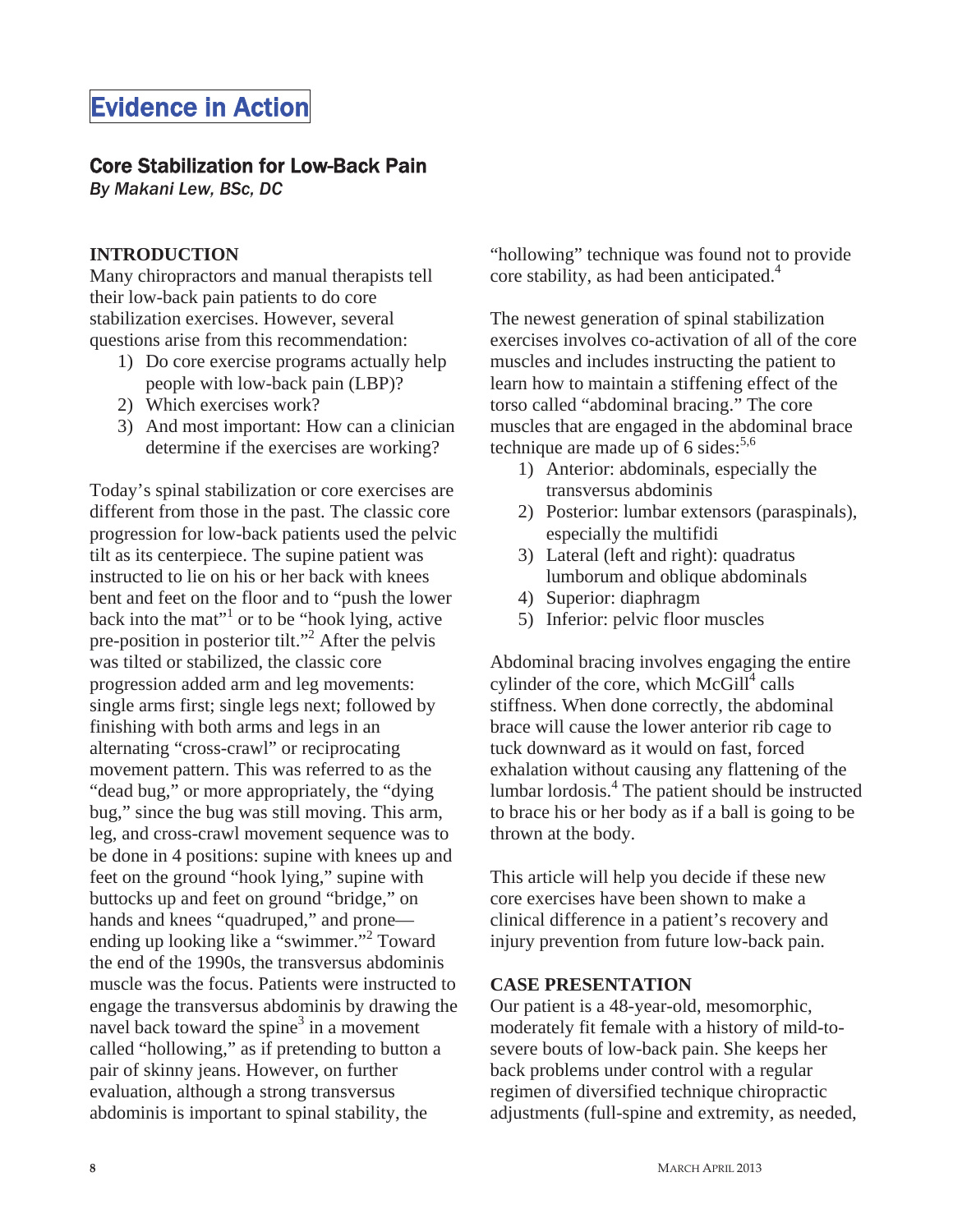2-3 times a month) combined with walking and resistance weight exercises several times a week. During the past 20 years, she has had several major episodes that left her unable to move for several days at a time due to pain in her lumbar muscles. Activities that worsen her pain include gardening (pulling weeds, digging), vacuuming, sitting for extended amounts of time, uphill hiking, and prolonged walking. During pain episodes, she uses ice at first, then heat, motor nerve stimulation (set to fatiguing tetany, 80-120 cps), and natural analgesics (homeopathic *Arnica Montana*, Dee Cee Labs Formula 303, and Boswellia root). Because her muscles are hypertonic during these flare-ups, she is adjusted using a drop method, rather than side posture.

Today, she slowly entered our clinic in a painful, antalgic, forward lean after having another acute episode. She's worried because her previous episode was only 6 months ago. Her history reveals no significant cause or injury. However, after thorough questioning, she admits she sat at the computer much longer than usual this past week, "all day, every day." Then, when she was sweeping up debris at a fast pace on the front porch, her low back felt as if it "snapped." Knowing she was in trouble, she hobbled to the refrigerator to grab an ice pack. She then lay on the couch. The pain seemed different this time, however, because it was deep. Although all her low-back muscles are tight, there is no specific point of tenderness to palpation or pressure. Physical examination shows a painful and extremely limited range of motion in all directions, with most discomfort in active or passive flexion and least discomfort in passive extension (prone press up). Her pain is severe, an 8 out of 10 on an NRS. It does not radiate, and does not change with Valsalva's maneuver. Some relief is experienced on the Shear Stability Provocation  $Test^7$  throughout the lumbar spine. She is limited to 20 seconds on the right-sidedown bridge (side plank on the knees), and is unable to do a front or left-side, down-side bridge.

EMG studies have demonstrated muscle wasting and early fatigue in LBP patients with a likely risk of residual weakness of intrinsic muscles after the pain has resolved. $8,9$  In the chiropractic office, isometric hold-to-exhaustion tests (referred to as "endurance tests") can be used to provide subjective, objective, and quantifiable clinical data. Some of these include<sup>10,11,12,13</sup>

- 1) isometric trunk extension off the edge of table (Sorensen's test)
- 2) isometric trunk flexion starting from 60 degrees or the active sit-up test
- 3) isometric lateral flexion (side plank, also known as side bridge on the ankles)
- 4) co-activation of isometric flexion and extension (front plank)

These endurance tests should be able to be performed for 3 to 4 minutes, depending on the movement.<sup>14</sup> Other tests to use as benchmarks pre- and post-treatment include activity questionnaires, observing for aberrant or hypermobile movement patterns, or evidence of instability that appears to become stable once the extensor muscles are activated (Prone Instability Test).<sup>11</sup> This last test has many names and is also known as the Lumbar Joint Shear Stability  $Test^{15}$ or the Shear Stability Provocation Test.7 Preliminary clinical prediction rules suggest that there is a greater chance of recurrent LBP if there are multiple positives in these tests. $^{11}$ 

Mechanical LBP in itself can be caused by many things (facet joint capsule, spinal ligaments or muscles, intervertebral disc) and is almost always a combination of these.<sup>16,17</sup> In my patient's case, flexion appeared to have played a part in causing the problem (sitting) and is now one of her postural intolerances. She appears to have mechanical LBP with flexion intolerance and extension bias.<sup>4</sup> A review of the anatomy and neurology of the spinal motion segment suggests that she has caused a tensile load injury, most likely a tear, in the posterior annulus fibrosis. The innervation of the posterior aspect of the intervertebral disc is the recurrent meningeal nerve. Of note, the innervation to the zygapophyseal joint is the medial branch of the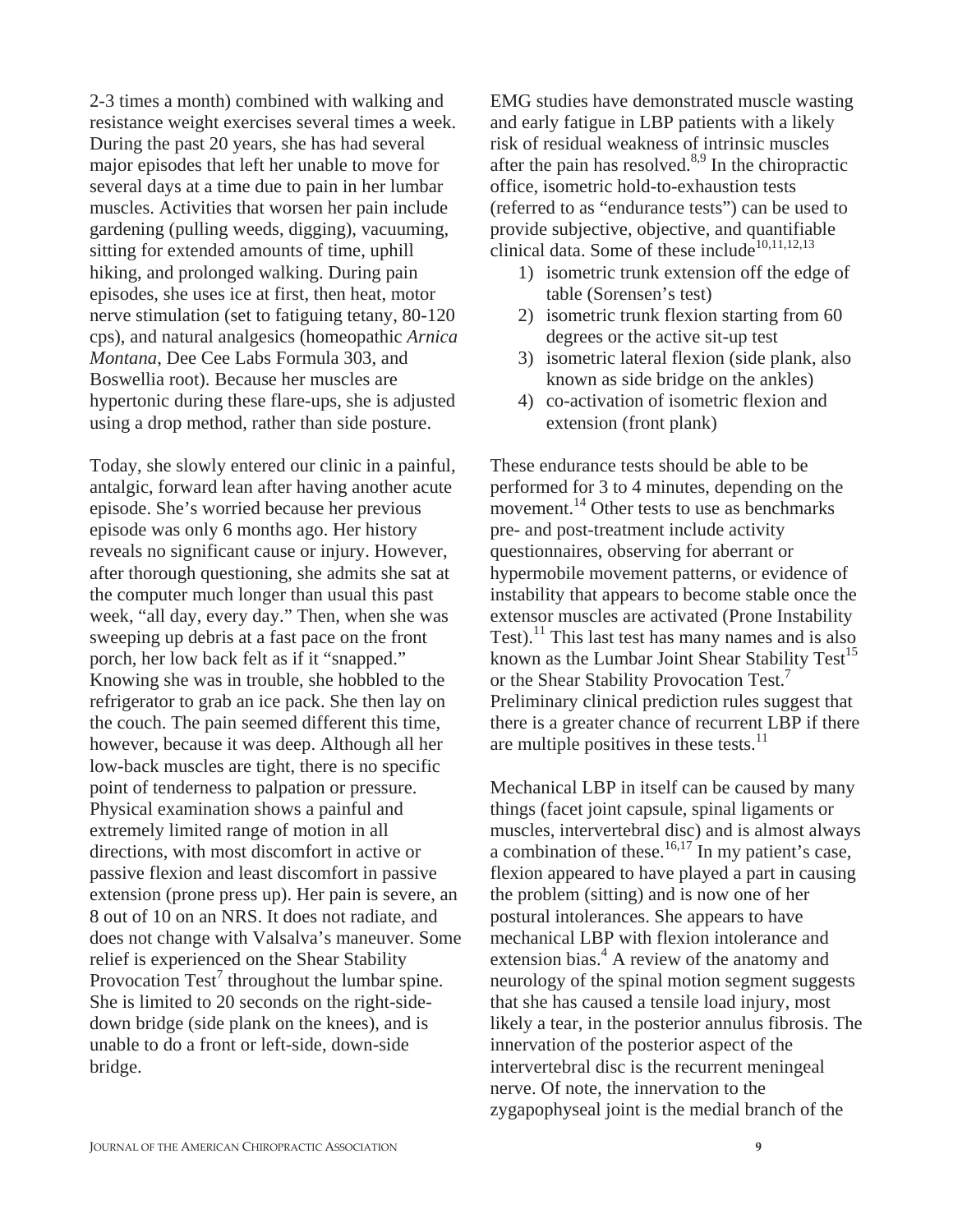posterior primary rami, which also innervates the medial structures of the posterior spinal elements such as the ligaments and muscles that lie between the spinous processes and the skin that covers them.17 Since she has no tenderness to touch but instead feels a deep indistinct area of pain, this suggests that it's a deeper structure and a deeper innervation.

Beyond recovery from this episode, my patient wants to know how she can become strong again to prevent this from recurring. She is afraid that she will never be well again.

## **SEARCH METHODS**

Use the **PICO** guideline to focus the search.<sup>18</sup> (**P**=Patient/population studied or problem, **I**=Intervention or treatment used, **C**=comparison or control, **O**=outcome, expected or desired responses to treatment.)

**P**- chronic low-back pain, middle-aged patient

**I-** core stabilization exercises

**C**- vs. nothing or general exercises

**O**- decreased pain, increased range of motion, prevention of future injuries

It is essential to pick good keywords for scientific literature and use a powerful scientific search engine such as PubMed,

www.ncbi.nlm.nih.gov/pubmed. To find out what the best keywords would be, use the MeSH index on PubMed and use the "AND" qualifier to better refine the search results. In this case, our initial search used the keywords "core stability" AND "low back pain." As of February 21, 2013, this search yielded 22 articles. Other search term combinations yielded much greater numbers: "Exercise" AND "low back pain" had 2,171 results; "stabilization exercises" AND "low back pain" gave 129 results; "motor control" AND "exercise" provided 71 results; and "core stabilization exercises" AND "low back pain" gave only 24 results.

If the search results yield many articles, look for the best-quality ones. Here are some features to help determine good quality:

- 1. Recent publication
- 2. Peer-reviewed publication
- 3. High-level research. Not as many articles are available at the higher level because they are summaries of what is available in the lower levels. Therefore, higher-level research papers are dependent on good quality in the field research, such as case series and RCTs. Here is the Hierarchy of Evidence,  $^{18,19}$  with the best listed first:
	- a. Meta-analysis (statistical analysis of qualified studies)
	- b. Systematic Reviews (critical evaluation of similar subject studies)
	- c. Randomized Controlled Trials (aka RCTs, clinical trials comparing randomly assigned participants into various groups)
	- d. Cohort Studies (studies of a specific participant base)
	- e. Case Series (presents findings from multiple case reports on a similar subject)
	- f. Case Reports (summary of a specific clinical case)

From the search of "core stability" AND "low back pain," these are the top-quality publication results (in order of publication and then by ranking):

- 1. A meta-analysis in 2012 by Wang, et al. compared core stability exercises and general exercise for chronic low-back pain. The literature review demonstrated that the core exercises were better at reducing pain (95% confidence interval [- 2.47,  $-0.1$ ;  $p=0.003$ ) and at reducing disability (95% confidence interval  $[211.64, 22.65]$ ; P = 0.002) in the shortterm follow-up. However, there were apparently no significant differences at 6 and 12 months. $^{20}$
- 2. An RCT by Hides in 2011 studied the effects of bed rest on low-back pain as well as demonstrated how specific motorcontrol (SMC) training without generating compressive forces through the spine was better than trunk flexor and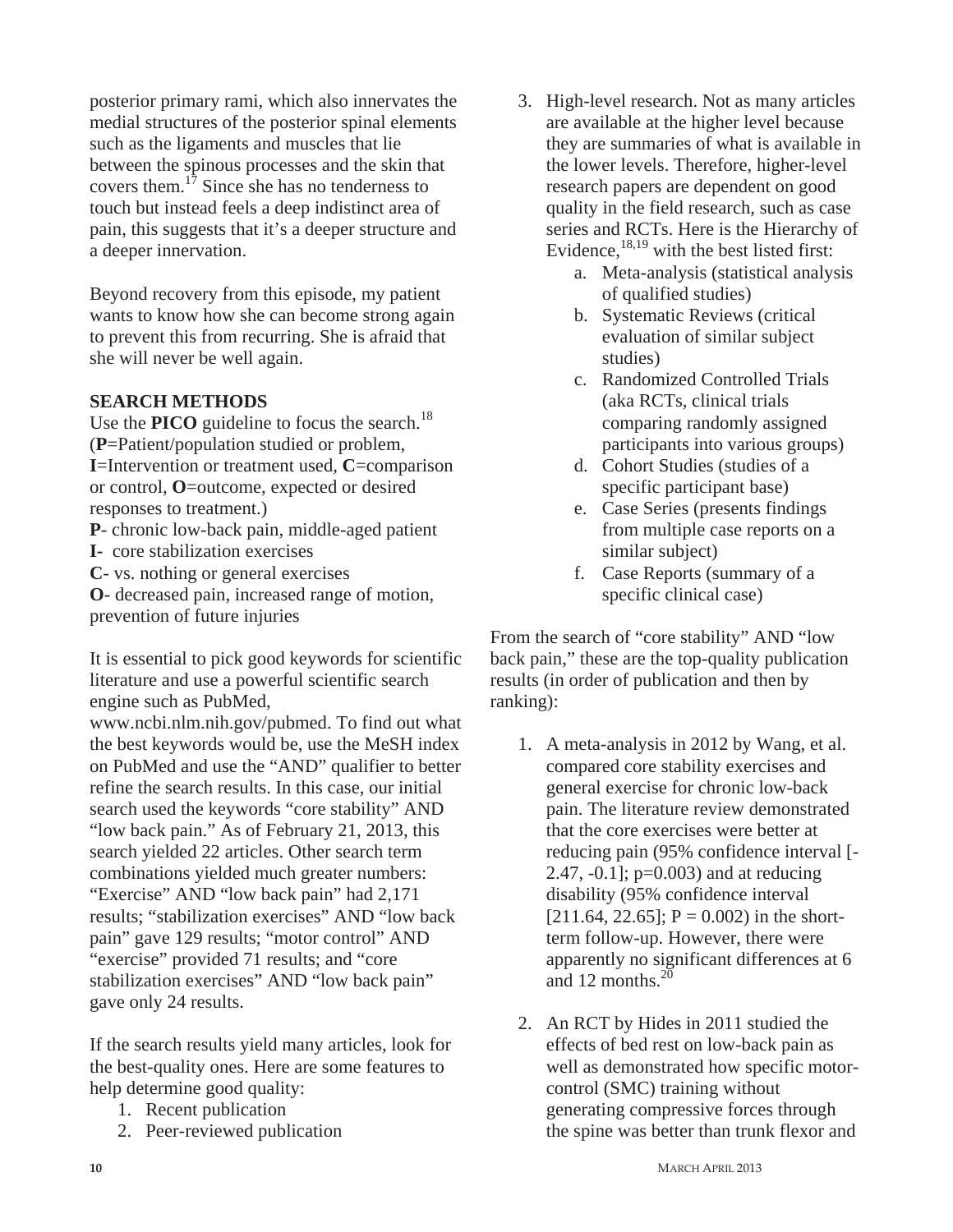general strength (TFS) training at restoring lumbar multifidi strength.<sup>9</sup>

- 3. A systematic review by Chou in 2007 evaluated 10 systematic reviews and 10 RCTs, comparing the effectiveness and safety of various interventions in the treatments of chronic low-back pain. It demonstrated that exercise improved pain and function when compared with other conservative treatments. $21$
- 4. The systematic review by Hauggaard that was included in the 2007 Chou study is of even higher quality for the PICO question for this patient because it examined 7 RCTs in terms of how effective specific stabilization exercises helped LBP. This review demonstrated that there was moderate evidence that specific stabilization exercises improved disability and/or pain level and increased the multifidi cross-sectional area and that there was only limited evidence of improved quality of life after treatment.<sup>22</sup>
- 5. Upon further evaluation of the Hauggaard study, one of the RCTs evaluated compared how LBP patients responded when specific exercise therapy was added to medical management and normal daily activities vs. not having added exercise therapy. The results demonstrated that control patients were 12.4x more likely to have LBP recurrence within 1 year and 9x more likely to have it in 2-3 years.<sup>23</sup> Although this study does not specifically match the patient description because it was in first-time LBP sufferers, the fact that it compared exercise vs. nothing and did so by random assignment of the participants qualifies this article as a good one.

**JOURNAL OF THE AMERICAN CHIROPRACTIC ASSOCIATION 11** From these results, it appears that core exercises would be good for my patient. The next question is, Which exercises should be given and when? By using the "Related citations in PubMed"

suggestions list on PubMed and looking more closely at the references of the good-quality articles, I found a couple of useful articles that summarized and prescribed what the core muscles are and which core stability exercises are best to use. The constant was that not all exercises work for all LBP patients. $5,22,24$ However, movement in itself provides extra therapeutic benefits, such as better mood, better kinesthetic awareness, and increased flexibility (thus less risk of reinjury), along with better cardiovascular health.25

The exercises should work within the patient's intolerances (positions or activities that exacerbate the problem) and biases (positions or activities of relief) and avoid putting further loads on healing tissues. $4,11$  Spinal stabilization exercises have been studied in terms of how much compressive load they have on the lumbar spine compared with the degree of stability they provide. The lowest spinal compression with moderate stability gain can be achieved by doing the supine bridge or 4-point kneeling with 1 leg lift (essentially the "Bird Dog" without the pointing). The Bird Dog, which involves a crosscrawl movement of the arm and leg, demonstrated higher stability but at a higher compressive load. The exercises that provided moderate stability, while having a higher compression, were the abdominal curl, side bridge, and bridge with 1 leg extended.<sup>7</sup>

How can the chiropractor implement and sequence the exercises?

The best exercise and stretch programs are ones that the patient will actually do. Keep it simple, make it fun, keep it low tech, and adapt it to the patient's needs and self-perceptions. Although swimming is an excellent full-body exercise that increases aerobic capacity as well as tones and stretches the whole body, if the patient doesn't like swimming or doesn't have easy access to a pool, she will not be compliant.

Here are some guidelines: $4$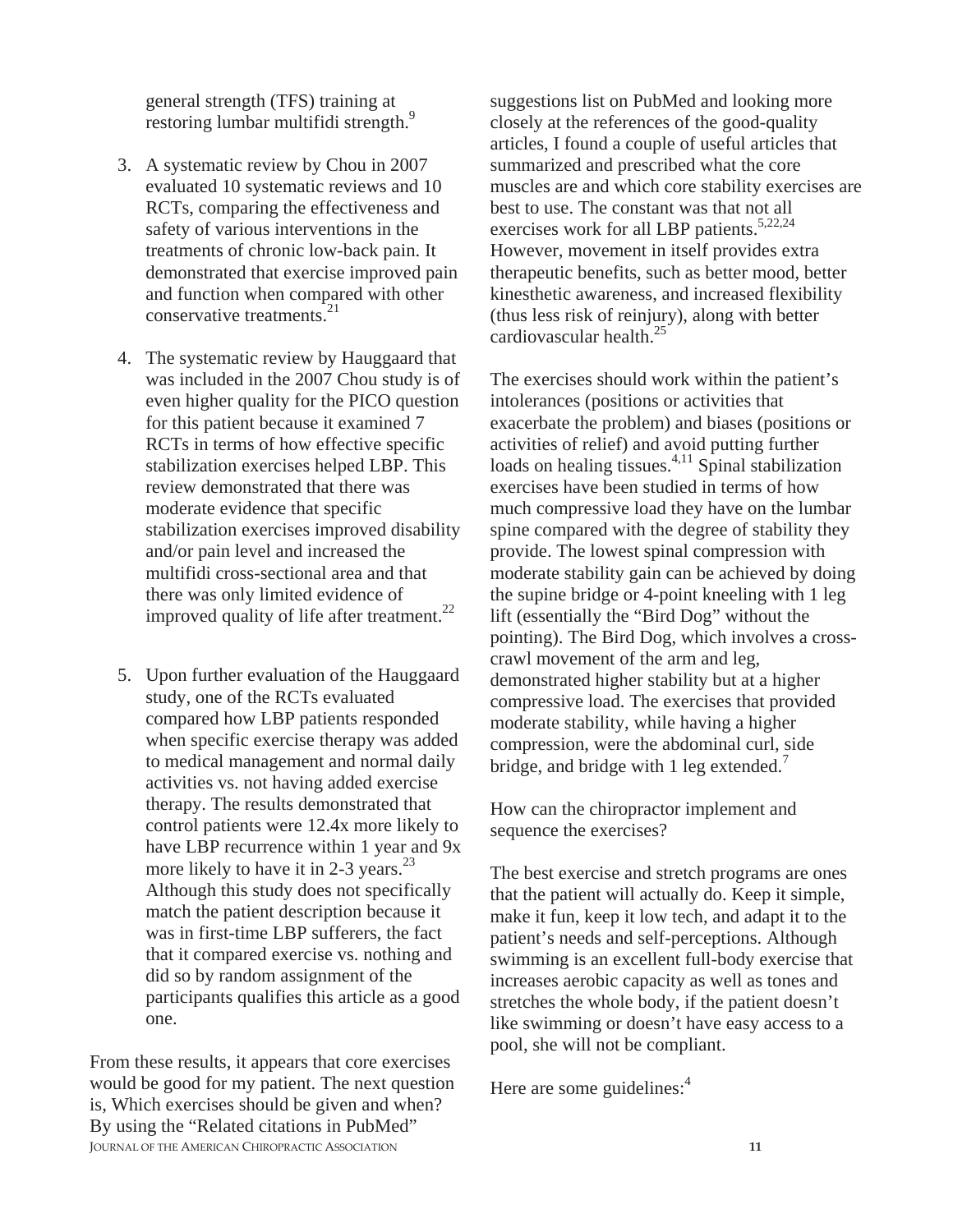- 1. Posture endurance training should be done daily;
- 2. Aerobic exercise such as daily walking increases endurance training effects;
- 3. Work within the patient's biases (encourage these) and intolerances (avoid these);
- 4. Increase quantity only when quality is mastered;
- 5. Change the exercises when boredom sets in or the exercises become easy;
- 6. Increase time before number of repetitions;
- 7. Progress when ready, but don't leave the basics behind;
- 8. Mindfulness in abdominal bracing during activities of daily living (ADL) prevents injury.

Most of the concepts and exercises that were ultimately given to my patient are very simply explained by McGill in his 2003 article on the Ace Fitness website called "Enhancing Low-back Health Through Stabilization Exercise."26 Here are the exercises and instructions that were used daily with this patient:

## **Week 1**

- 1) McGill Curl  $Up^{26}$  (A mini-crunch in which the supine patient has 1 leg flat and 1 leg bent with a foot on the floor and her hands, palms down, under her low back. She then pushes against the floor with her elbows and lifts her chest up while maintaining a neutral neck.) - hold for 5 seconds, repeat 10x (5 with right leg bent, 5 with left leg bent).
- 2) Side Bridges hold for 5 seconds, repeat 10x per side.
- 3) Avoid lumbar flexion avoid sitting as much as possible to allow for healthy scarring to begin. Try modifications such as using a raised workstation and standing when writing or using a computer or lying down when reading.
- 4) Walk around as much as possible between stationary activities to help maintain healthy blood flow.

# **Week 2**

- 1) Continue Week 1 exercises, but increase time and repetitions by doubling them and adding the following:
- 2) Dead Bug- Wall Push for abdominal bracing training (rib cage tucks). Hold for 5-10 seconds, rest 10 seconds, do 3-5x.
- 3) Front Plank (on elbows)- hold for 5-10 seconds, rest 10 seconds, do 3-5x.
- 4) Bird Dog- do alternating arms and hands for 10-20 count. (Do these slowly, and make sure to maintain good form.)

# **Week 3**

- 1) Continue Week 2, and add the following:
- 2) Dead Bug- Wall Push- with heel taps- for 10-20 count (quality of form is essential)
- 3) Half-depth lunges- 5 per leg
- 4) Half squats, making sure to bend at the hips "hip hinge" and not flex the spine-5x

# **Week 4**

- 1) Continue Week 3, and add the following:
- 2) Plank Roll Overs (front, side, front, other side) at 8-second count per position- 5x
- 3) Pelvic Oscillations (while maintaining the abdominal brace, move the hips side to side (salsa hips) and in horizontal circles). These are to engage the spinal segmental muscles and to encourage proprioception and position sense training. Start with small movements, and progress to larger movements in different directions and patterns.

Although my patient entered into these exercises with some trepidation, she felt the results were excellent. Within 1 week, she was able to hold a side bridge bilaterally and perform a front plank. When she did the McGill Curl Up, her back felt relief so she quickly overcame her fear avoidance, which no doubt helped a great deal in her healing and progression. It took more than 1 month for her to return to normal activities of daily living and to high-impact aerobics. She continues to avoid prolonged flexion and has a daily routine of doing the "McGill Big 3" (the McGill Curl Up, Side Plank, and Bird Dog),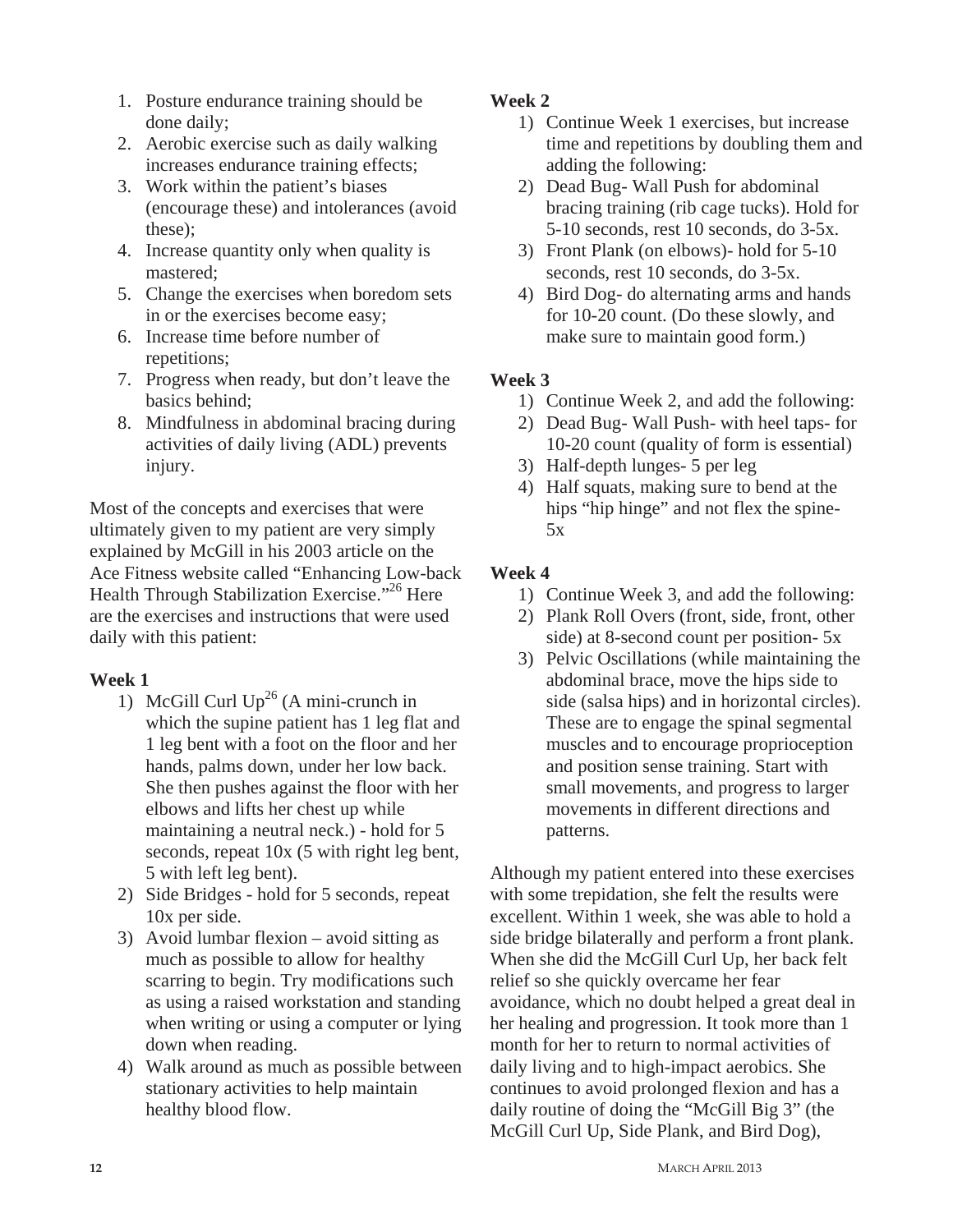Plank Roll Overs, and Pelvic Oscillations. She has had no major low-back pain episodes since.

*Makani Lew, BSc, DC, is an associate professor at Palmer College of Chiropractic's West* 

*Campus in San Jose, California. Dr. Lew maintains a resources blog for her students and the general public at*  http://freetofeelhealthy.blogspot.com/*. She can be reached by email at* lew\_m@palmer.edu*.*

### **References**

1. Ohio State University Medical Center. Dead bug exercises patient education handout. *Department of Rehabilitation Services, The Ohio State University Medical Center* 2004 Sept. Retrieved on February 23, 2013, from the following website: https://ckm.osu.edu/sitetool/sites/sportsmedicinepublic/documents/OSU\_MC\_patient\_education/ba

ck\_neck/dead-bug-exer.pdf.

- 2. Hyman J and Liebenson C. Chapter 14: Spinal stabilization exercise program. In: Liebenson C*. Rehabilitation of the Spine: A Practitioner's Manual*, 1st ed. Philadelphia: Lippincott Williams & Wilkins;1996:293-317.
- 3. Hodges PW, Richardson CA. Delayed postural contraction of transversus abdominis associated with movement of the lower limb in people with LBP. *J Spinal Disord* 1998;11(11):46-56.
- 4. McGill SM. Chapter 10: Building better rehabilitation programs for low back injuries. In: Low Back Disorders: *Evidence-based Prevention and Rehabilitation*, 2nd ed. Champaign: Human Kinetics Publishers; 2007:166-88.
- 5. Barr KP, Griggs M, Cadby T. Lumbar stabilization: core concepts and current literature, Part 1. *Am J Phys Med Rehabil* 2005;84:473-80.
- 6. Akuthota V, et al. Core stability exercise principles. *Curr Sports Med Rep* 2008;7(1):39Y44.
- 7. Kavcic N, Grenier S, McGill SM. Quantifying tissue loads and spine stability while performing commonly prescribed low back stabilization exercises. *Spine* 2004;29:2319-29.
- 8. Hides JA et al. Evidence of lumbar multifidus muscle wasting ipsilateral to symptoms in patients with acute/subacute low back pain. *Spine* 1994;19(2):165-72.
- 9. Hides JA et al. The effects of rehabilitation on the muscles of the trunk following prolonged bed rest. *Eur Spine J* 2011;May;20(5):808-18.
- 10. Roy SH, DeLuca CJ, Casavant DA. Lumbar muscle fatigue and chronic low back pain. *Spine* 1989;14(9):992-1001.
- 11. Hicks GE, Fritz JM, Delitto A, McGill SM. Preliminary development of a clinical prediction rule for determining which patients with low back pain will respond to a stabilization exercise program. *Arch Phys Med Rehabil* 2005; 86:1753-62.
- 12. Dedering A, Harms-Ringdahl K, Nemeth G. Back extensor muscle fatigue in patients with lumbar disc herniation: Pre-operative and post-operative analysis of electromyography, endurance time and subjective factors. *Eur Spine J* 2006;15:559-69.
- 13. Arab AM et al. Sensitivity, specificity and predictive value of the clinical trunk muscle endurance tests in low back pain. *Clinical Rehabilitation* 2007; 21:640-47.
- 14. McGill SM, Childs A, Liebenson C. Endurance times for low back stabilization exercises: clinical targets for testing and training from a normal database. *Arch Phys Med Rehabil* 1999;80:941-4.
- 15. McGill SM. Chapter 11: Evaluating the patient. In: *Low back Disorders: Evidence-based Prevention and Rehabilitation*, 2nd ed. Champaign: Human Kinetics Publishers; 2007:189-212.
- 16. Gatterman MI. Chapter 16: Spinal cord mechanisms of referred pain and related neuroplasticity. In*: Foundations of Chiropractic: Subluxation*, 2nd ed. St Louis: Elsevier Mosby; 2005:351.